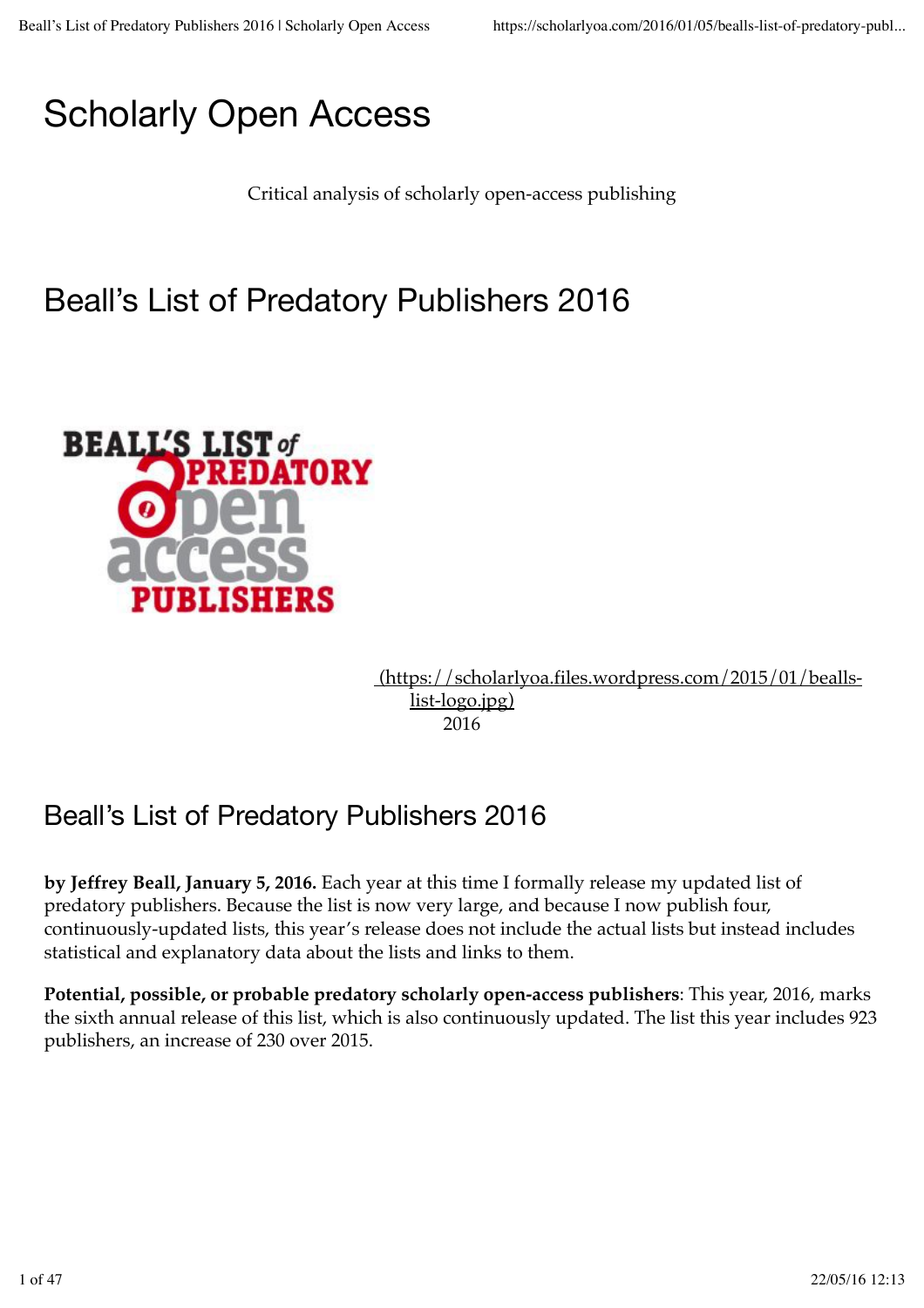| Publishers |                         |
|------------|-------------------------|
| Year       | Number of<br>publishers |
| 2011       | 18                      |
| 2012       | 23                      |
| 2013       | 225                     |
| 2014       | 477                     |
| 2015       | 693                     |
| 2016       | 923                     |

(https://scholarlyoa.files.wordpress.com

/2016/01/2016-publishers.jpg) Number of predatory publishers, 2011-2016.

**Potential, possible, or probable predatory scholarly open-access journals**: This year, 2016, marks the fourth annual release of this list, which is also continuously updated. The list this year includes 882 journals, an increase of 375 over 2015.

| Standalone journals |           |
|---------------------|-----------|
| Year                | Number of |
|                     | journals  |
| 2013                | 126       |
| 2014                | 303       |
| 2015                | 507       |
| 2016                | 882       |

(https://scholarlyoa.files.wordpress.com

/2016/01/2016-journals.jpg)

Number of predatory, standalone journals, 2013-2016.

**Two New Lists: Misleading metrics and Hijacked journals** This year, I started two new lists that track two new areas of questionable practices related to open-access journals. The **Misleading metrics** list includes companies that "calculate" and publish counterfeit impact factors (or some similar measure) to publishers, metrics the publishers then use in their websites and spam email to trick scholars into thinking their journals have legitimate impact factors. The **Hijacked journals** list includes journals for which someone has created a counterfeit website, stealing the journal's identity and soliciting articles submissions using the author-pays model (gold open-access).

**Misleading metrics (https://scholarlyoa.com/other-pages/misleading-metrics/)**: 38. Last year's list had 26. (The list debuted in March, 2014.)

**Hijacked journals (https://scholarlyoa.com/other-pages/hijacked-journals/)**: 101 (The list started in 2 of 47 22/05/16 12:13